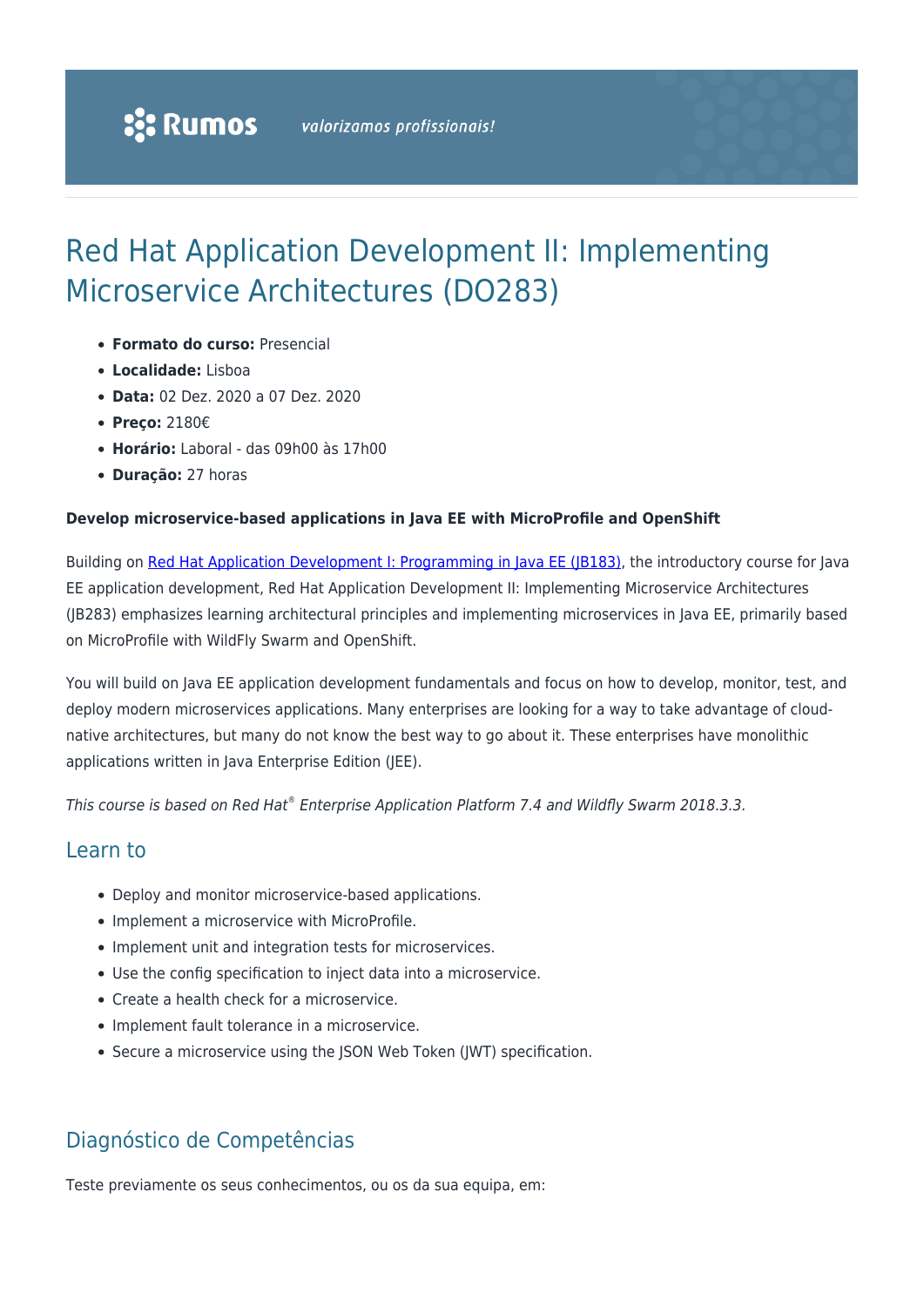- Red Hat Satellite
- Ansible
- RH JBoss Enterprise Application Platform
- RH Gluster Storage
- RH OpenShift
- RH OpenStack Platform
- RH Enterprise Linux 7
- RH Fuse
- RH Camel
- RH AMO
- RH Ceph Storage
- RH Identify Management
- RH Enterprise Linux 8

#### [Aceda aqui ao diagnóstico!](https://www.redhat.com/rhtapps/assessment/?partner=rumos)

# Destinatários

• This course is designed for Java developers.

# Pré-requisitos

- Attend [Introduction to OpenShift Applications \(DO101\)](https://rumos.pt/curso/introduction-to-openshift-applications-do101-presencial-com-live-training/) or demonstrate equivalent experience
- Attend [Red Hat Application Development I: Programming in Java EE \(JB183\)](https://www.redhat.com/en/services/training/jb183-red-hat-application-development-i-programming-java-ee) or demonstrate equivalent experience
- Be proficient in using an integrated development environment such as Red Hat®Developer Studio or Eclipse
- Experience with Maven is recommended, but not required

# **Objectivos**

#### **Impact on the organization**

Many organizations are struggling with how to make the move from monolithic applications to applications based on microservices, as well as how to reorganize their development paradigm to reap the benefits of microservice development in a DevOps economy. In particular, many organizations are invested in Java programming frameworks and Red Hat® OpenShift Container Platform. This course exposes you to the Wildfly Swarm runtime for streamlined deployment on OpenShift clusters.

#### **Impact on the individual**

As a result of attending this course, you will understand how to develop, monitor, test, and deploy microservicebased Java EE applications using Wildfly Swarm and Red Hat OpenShift.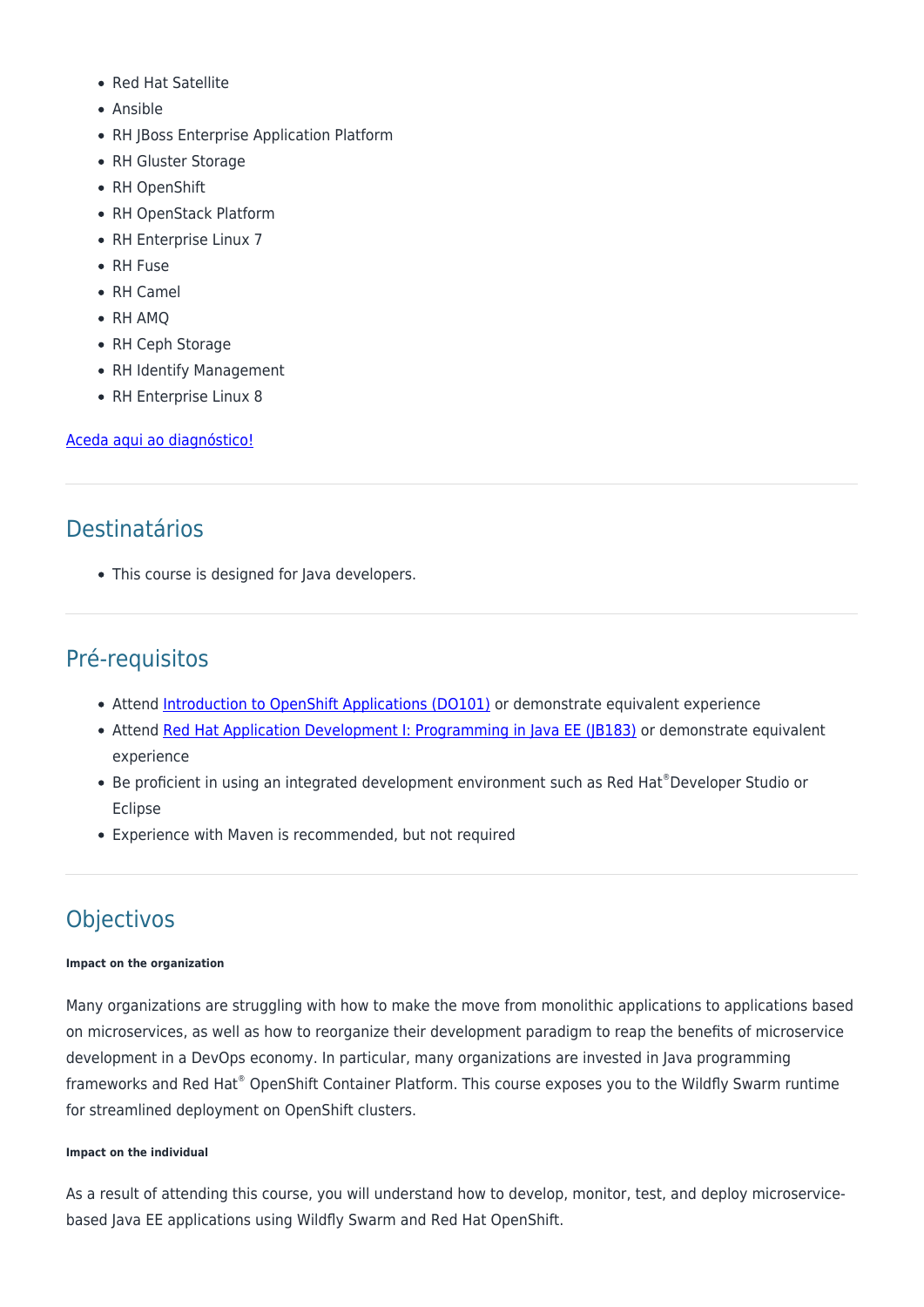You should be able to demonstrate these skills:

- Design a microservices-based architecture for an enterprise application.
- Implement fault tolerance and health checks for microservices.
- Secure microservices to prevent unauthorized access.

### Programa

#### **Describe microservice architectures**

Describe components and patterns of microservice-based application architectures.

#### **Deploy microservice-based applications**

Deploy portions of the course case study applications on an OpenShift cluster.

#### **Implement a microservice with MicroProfile**

Describe the specifications in MicroProfile, implement a microservice with some of the specifications, and deploy it to an OpenShift cluster.

#### **Test microservices**

• Implement unit and integration tests for microservices.

#### **Inject configuration data into a microservice**

Inject configuration data from an external source into a microservice.

#### **Create application health checks**

Create a health check for a microservice.

#### **Implement fault tolerance**

• Implement fault tolerance in a microservice architecture.

#### **Develop an API gateway**

Describe the API gateway pattern and develop an API gateway for a series of microservices.

#### **Secure microservices with JWT**

• Secure a microservice using the JSON Web Token specification.

#### **Monitor microservices**

Monitor the operation of a microservice using metrics, distributed tracing, and log aggregation.

Note: Course outline is subject to change with technology advances and as the nature of the underlying job